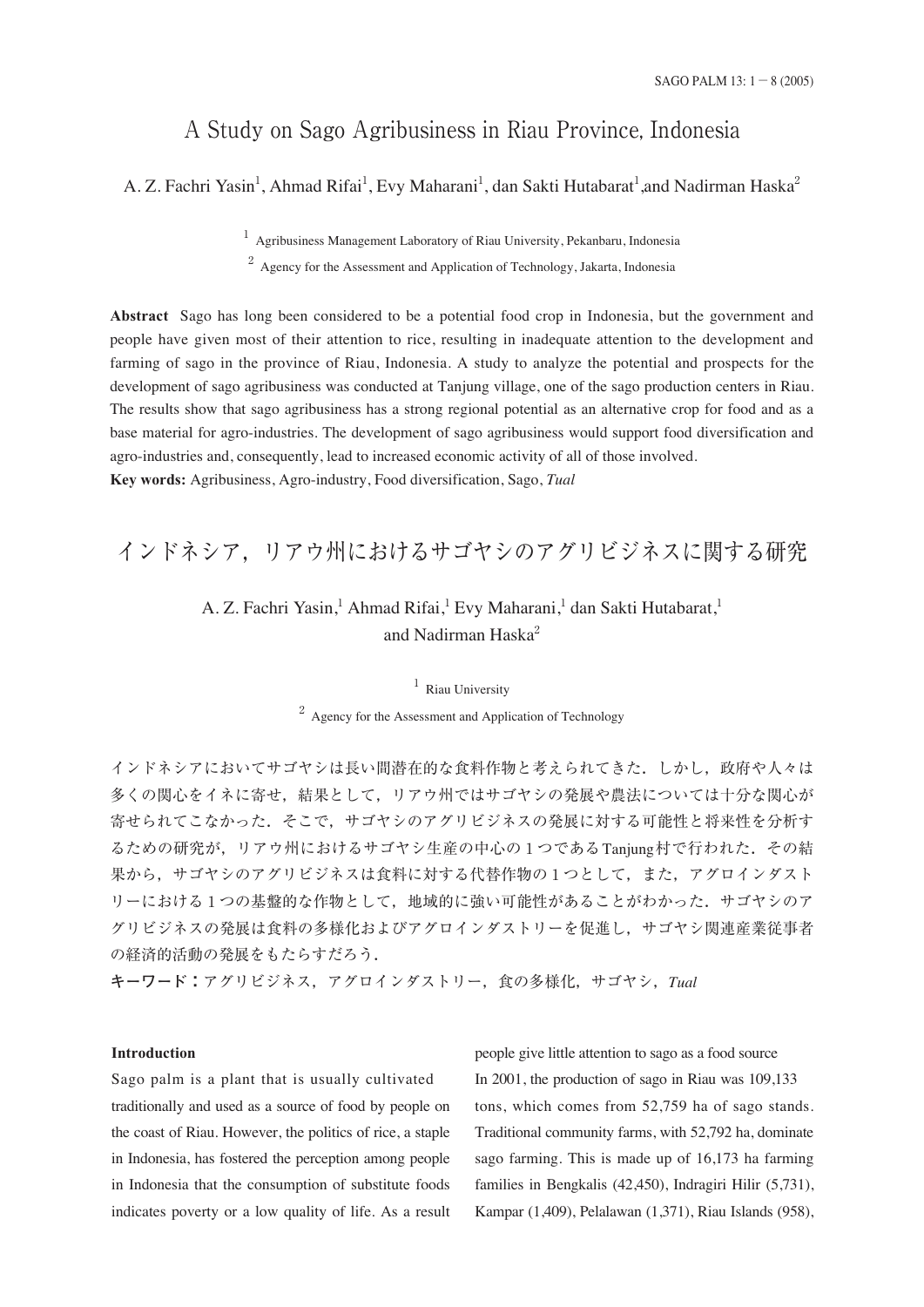and Siak (425) and 415 ha of private plantations (Dinas Perkebunan Provinsi Riau, 2001). According to the P.T. National Timber and Forest Products Association, in these private plantations, sago is cultivated in an area of 9,000 ha from the 18,000 ha initially planned. Sago plantations in Riau are primarily managed by native farmers and not intensively cultivated. The sago plant grows naturally and produces starch; however, if it is cultivated and properly managed, it could have a high economic value. The potential for the area is still great because only 25% of it in Bengkalis has been used for sago. The steps that can be taken to increase the farmer's income increases in factory capacity and new plants would lead to increased economic activity for farmers and others.

As mentioned earlier, the sago commodity has the potential to be developed into a source of food in Riau as well as an agro-industry basic material. Therefore, the Riau government and community should further develop their strategy for increasing agro-business with sago. Satari and Haryanto (1992) reported that sago is potentially a core agribusiness and food source in Riau. According to Saragih (2002), the implementation of an agribusiness system would industrialize agriculture in villages because such a system would connect with sub-systems, such as banking, transportation, trade, and education. Such industrial linkages would be good for the development of villages and rural communities. The above-mentioned agribusiness system would accelerate agricultural development.

The development of the sago commodity should be synchronized with human and natural resources on the basis of territorial ecology to create a friendly market mechanism. Sago development and agribusiness have generally been inefficient, and the productivity has been low in Riau. Sago cultivation has not been intensive because the production facilities and technologies are limited. Furthermore, there are problems associated with the marketing of sago. Sago farmers have not been fairly compensated for their product by starch processors.

Based on the points raised above there is need for

research on sago production because there seems to be a lot of potentials, problems and opportunities for sago development that has not been exploited effectively. In view of all the issues raised above, an integrated approach to the development of sago is required. This research is focused on analyzing the potentials, opportunities, and problems for the development of sago agribusiness in Riau. We believe the research will lead to an accelerated development of sago-related agribusiness in Riau.

#### **Methods**

This research has been conducted by surveying the Tanjung village of the Tebing Tinggi sub-district of the Bengkalis district, Riau Province, Indonesia. The area was selected because it is the main producer of sago in Riau. This research included samples from 79 sago farmers, 1 sago-starch plant owner, and 5 merchants, all selected by purposive sampling. Primary and secondary data were used in this research. From the primary data, information on the ownership status, land utilization, uses and price for production factors, and marketing costs was obtained. From the information obtained, an analysis was conducted on the net income for sago cultivation, the added value of sago flour (starch) as an agro-industry commodity, and the costs and marketing margins of rice and rice flour.

To calculate the efficiency of sago agriculture and agro-industry, the formula used is (Hernanto, 1995):

$$
RCR = \frac{TR}{TC}
$$

Note: RCR = Return Cost Ratio, TR = Total Revenue (Rp./production process), TC = Total Cost  $(Rp/production process)$ ,  $Rp = Rupiah$ Analysis of sago flour (starch) agro-industry added

value uses the formula (Soehario, 1991):

$$
NT = NPJ - (NBB + NBP)
$$

Note:  $NT = Added value (Rp./kg)$ ;  $NPI = Value of$ final product  $(Rp/kg)$ ; NBB = Value of base material  $(Rp./kg)$ ; NBP = Value of supporting material  $(Rp./kg)$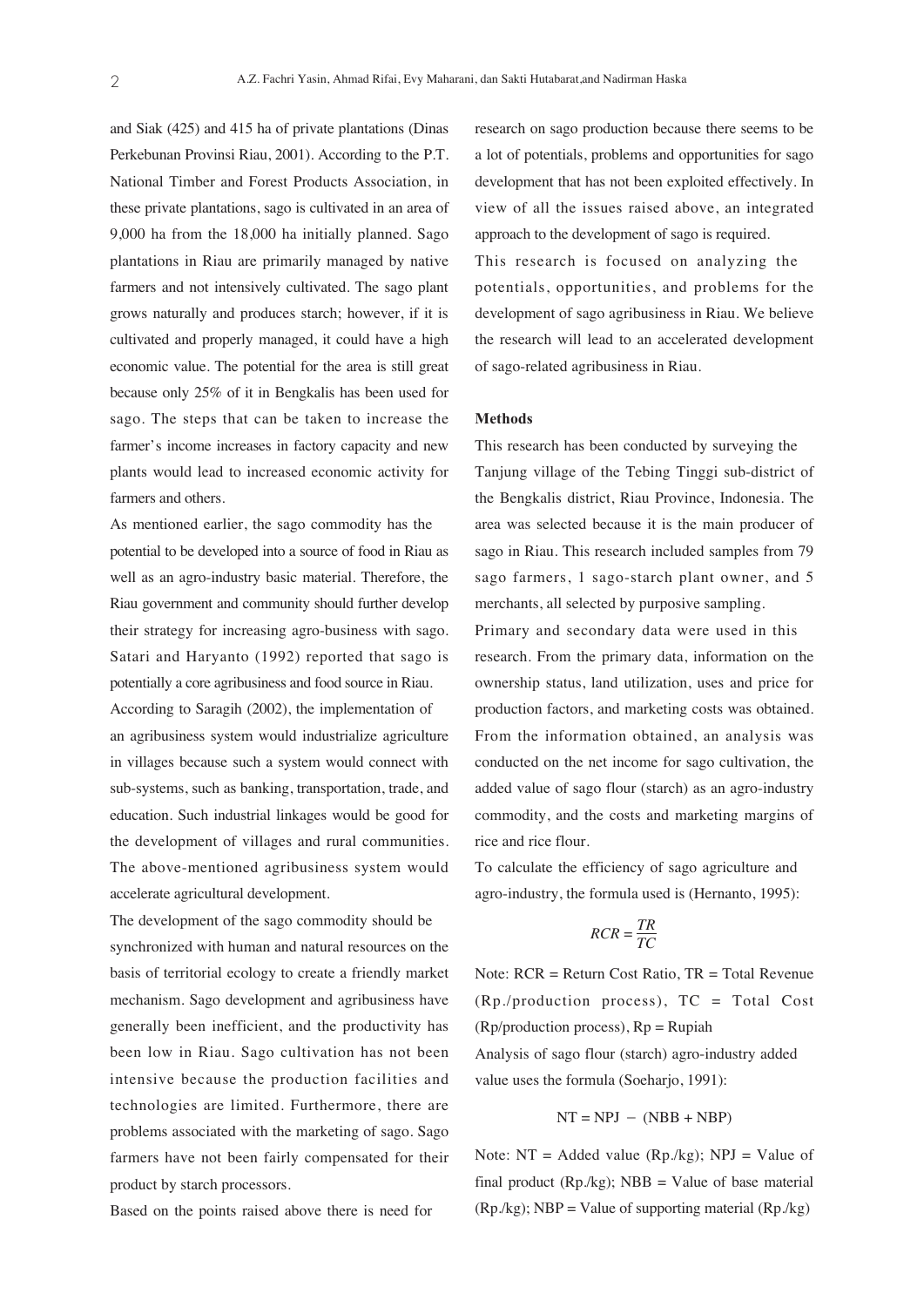The efficiency of sago starch with regard to product marketing is calculated using the formula (Soekartawi, 1993):

$$
EP = \frac{TBP}{TNP} \, x100\%
$$

Note:  $EP = \text{Marketing efficiency } (\%)$ ;  $TBP = \text{Total}$ marketing cost  $(Rp/Kg)$ ; TNP = Total production value (Rp./kg)

### **Results and Discussion**

#### **1. Sago cultivation**

The sago plant in Riau has been cultivated traditionally for a long time, but, until now, it has not been cultivated intensively, nor have modern cultivation techniques been used. The land for sago farming is mainly inherited from family members. Some of it is purchased from the last generation of the family, and the rest is obtained by developing new lands (conversion from forest) with an extensive pattern of sago plantations. This method is shown in Table 1.

Sago farms come from six sources. Most are inherited (45.5%), and some come from land development (27.8%). Land ownership is related to household income and the origin of the land. Sago farms vary from 1.87 to 44.64 ha with an average of 9.53 ha. Of that land, 75.8% (7.2%) is used for sago stands, and the rest for gardens and plantations. About 40.51% of farmers cultivate sago exclusively, while the rest diversify the crops. The diversification includes: sago, rubber, coconut and coffee.

Sago farmers own vast amounts of land compared to the average land ownership in Riau. According to the results of the 1983 and 1993 agriculture censuses, the average household farm was 2.633 ha and 2.163 ha, respectively. Family farm ownership is estimated to decline to 1.6 ha in 2003.

The average yearly income of Riau sago farmers is Rp. 11,464,728 (Table 2). From this amount, 83.11% comes from agriculture. From this, 69.16% is from sago (Table 2), and the rest, 16.89%, comes from nonfarming activities, such as labor. This shows that sago farming is the backbone of the farmers' economy. From that income, sago farmers can save 27.79%, but the savings are usually used for activities and needs other than intensifying sago maintenance. The greatest expense for the average household is food  $(67.43\%)$ .

Most sago farmers usually engage in other economic activities to meet their daily needs. This is because the income from sago production is usually over a three-to-six-month period. The implementation of an agribusiness system would result in regular income for the farmers throughout the year.

| N <sub>0</sub> | <b>Source of farmland</b> | <b>Type of</b>           | Revenue                 | Farmland | <b>Land</b> for | Other uses       |
|----------------|---------------------------|--------------------------|-------------------------|----------|-----------------|------------------|
|                | ownership                 | source $(\frac{6}{6})^1$ | $(Rp/HH/year)^2$        | (ha)     | sago (ha)       | of land $(ha)^3$ |
|                | Purchasing and            | 7.6                      | 34,481,864              | 25.1     | 17.9            | 7.2              |
|                | developing forest         |                          |                         |          |                 |                  |
| 2              | Purchasing and inheriting | 2.5                      | 27,617,901              | 10.1     | 10.0            | 0.1              |
| 3              | Purchasing                | 6.3                      | 10,033,613              | 7.9      | 5.4             | 2.5              |
| $\overline{4}$ | Developing forest         | 27.9                     | 11,293,211              | 9.6      | 7.4             | 2.1              |
| 5              | Developing forest and     | 10.1                     |                         | 9.3      | 7.2             | 2.2              |
|                | inheriting                |                          | 7,547,040               |          |                 |                  |
| 6              | Inheriting                | 45.6                     | 6,918,246               | 6.1      | 4.5             | 1.6              |
|                | Total                     | 100.0                    | 11,464,728 <sup>4</sup> | $9.5^5$  | $7.2^5$         | $2.3^{5}$        |

**Table 1.** Average farmland ownership by farmer's sample and its source.

Source: Nafis, 2002, modified.

Note :  $<sup>1</sup>$  The total is 79 farmer responses.</sup>

<sup>2</sup> Average exchange rate for 2002, Rp 8,940.00/ 1 US\$ (Bank Central of Indonesia) <sup>3</sup> Other uses of land represent the difference between farmland and land for sago and use for garden, rubber, coconut, and coffee plantations.

<sup>4</sup> Average revenue by farmers

<sup>5</sup> Average land ownership by farmers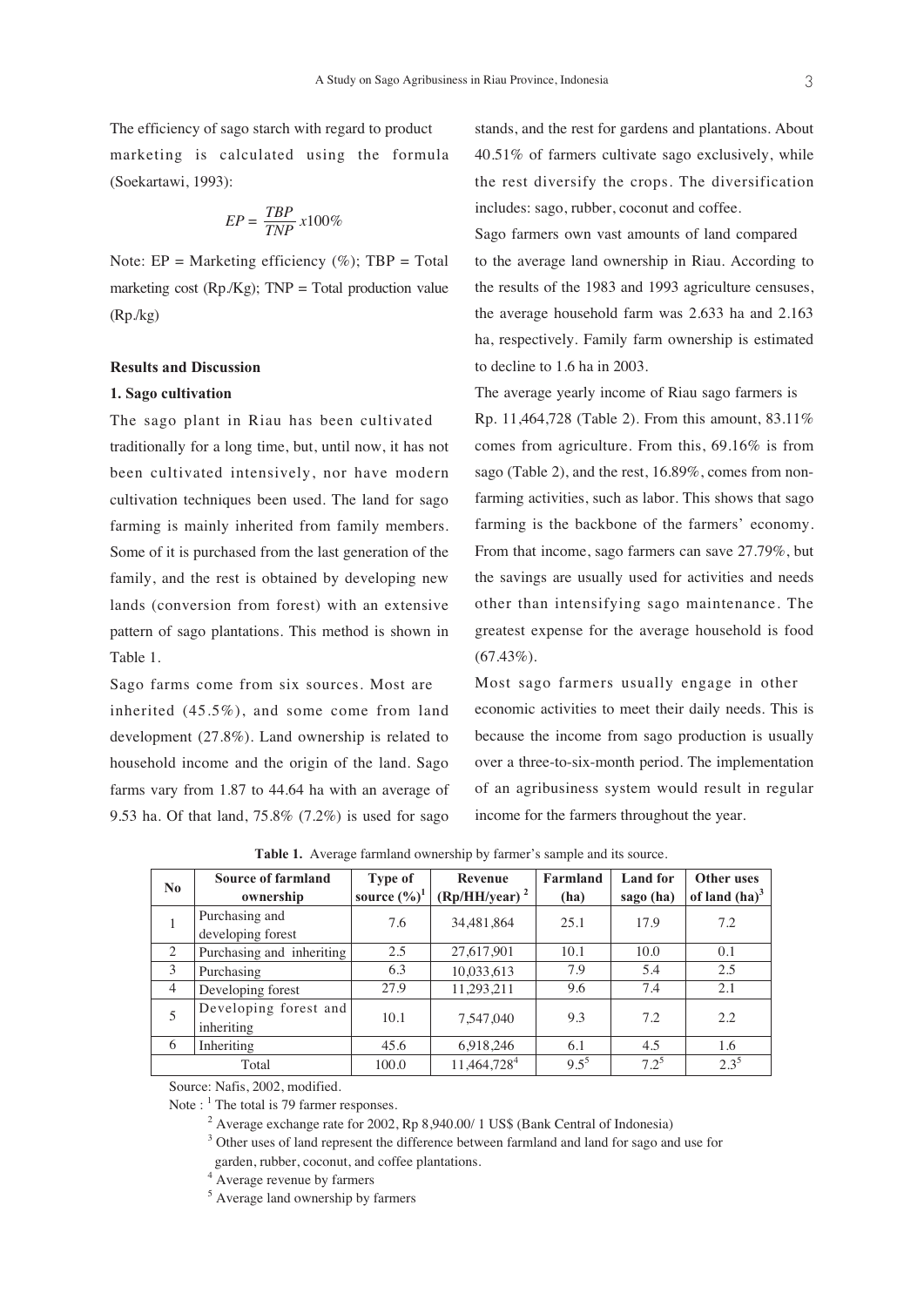| $\bf No$       | <b>Source</b>                                    | Total (Rp) | share $(\% )$ |
|----------------|--------------------------------------------------|------------|---------------|
| $\mathbf{A}$   | <b>REVENUE</b>                                   | 11,464,728 | 100.00        |
| 1              | Agriculture (a+b+c+d+e)                          | 9,528,642  | 83.11         |
|                | a. Sago                                          | 7,929,269  | 69.16         |
|                | b. Rubber                                        | 1,457,468  | 12.71         |
|                | c. Coconut                                       | 122,613    | 1.07          |
|                | d. Coffee                                        | 12,076     | 0.11          |
|                | e. Animal husbandry                              | 7,216      | 0.06          |
| $\overline{2}$ | Non-Agriculture (a+b+c+d+e+f+g)                  | 1,936,086  | 16.89         |
|                | a. Labor                                         | 1,341,871  | 11.70         |
|                | b. Home industry                                 | 70,671     | 0.62          |
|                | c. Commerce                                      | 121,519    | 1.07          |
|                | d. Fishery                                       | 41,773     | 0.36          |
|                | e. Children allowance                            | 27,848     | 0.24          |
|                | f. Salary at boarding school ( <i>Madrasah</i> ) | 91,898     | 0.80          |
|                | g. Transportation (Ojek)                         | 240,506    | 2.10          |
| B              | <b>EXPENDITURES AND SAVINGS</b>                  | 11,464,728 | 100.00        |
| 1              | Expenditures $(a+b)$                             | 8,278,463  | 72.21         |
|                | a. Food<br>[67.43]                               | 5,582,399  |               |
|                | b. Non-food<br>[32.57]                           | 2,696,064  |               |
| 2              | Savings                                          | 3,186,265  | 27.79         |

**Table 2.** Average of annual household revenue and expenditures of sago farmers in sub-district Tebing Tinggi

Source: Nafis, 2002, modified.

Note: The number in bracket [ ] represents the percentage with regard to the expenditure  $(100.00\%)$ .

The main reason for the cultivation of sago is the economic benefit received by the farmers. An analysis of sago cultivation income is shown in Table 3. The production cost of sago cultivation is relatively small and includes mainly plant maintenance. An analysis of the cultivation process is needed to estimate the total crop revenue The ratio between total revenue and production cost equals the sago cultivation efficiency. The return cost ratio of sago cultivation is Rp. 11.24, which means that every Rp. 1 invested in the cultivation of sago will produce a profit of Rp. 10.24. These figures indicate that sago cultivation is profitable and has the potential to increase.

Sago cultivation is not yet done intensively, this is because the use of cultivation technology such as the use of seedlings, land work, pest control and application of fertilizers is still limited. Other reasons for the low use of cultivation technology are the lack of production facilities. Other factors that may become obstacles to the development of an agribusiness sago plantation are funding, organization, marketing, and management. That is why efforts are needed to improve the use of

cultivation technology with the support of production facilities, counseling, funding, organization, and quality sago seeds in large amounts that would be gained from tissue culture.

The conditions required for a viable sago cultivation are vast lands, suitable climates, and experience in working with limited management and economy. These conditions would serve as the foundation for sago production, and they would also lead to opportunities for investment in a more diversified market. Land is still available for sago development, which means that there are opportunities for farmers to earn more in the sago agribusiness.

#### **2. Sago agro-industry**

As a source of carbohydrates, sago starch is equal to other food crops, such as rice. Carbohydrates come from plant starch in foods. Sago starch is in the trunk and pith and obtained in a separation process. Sago agro-industry involves the processing of sago into flour. This is done traditionall means, semi mechanically, or by using modern tools. Principally, the stage of sago processing includes harvesting,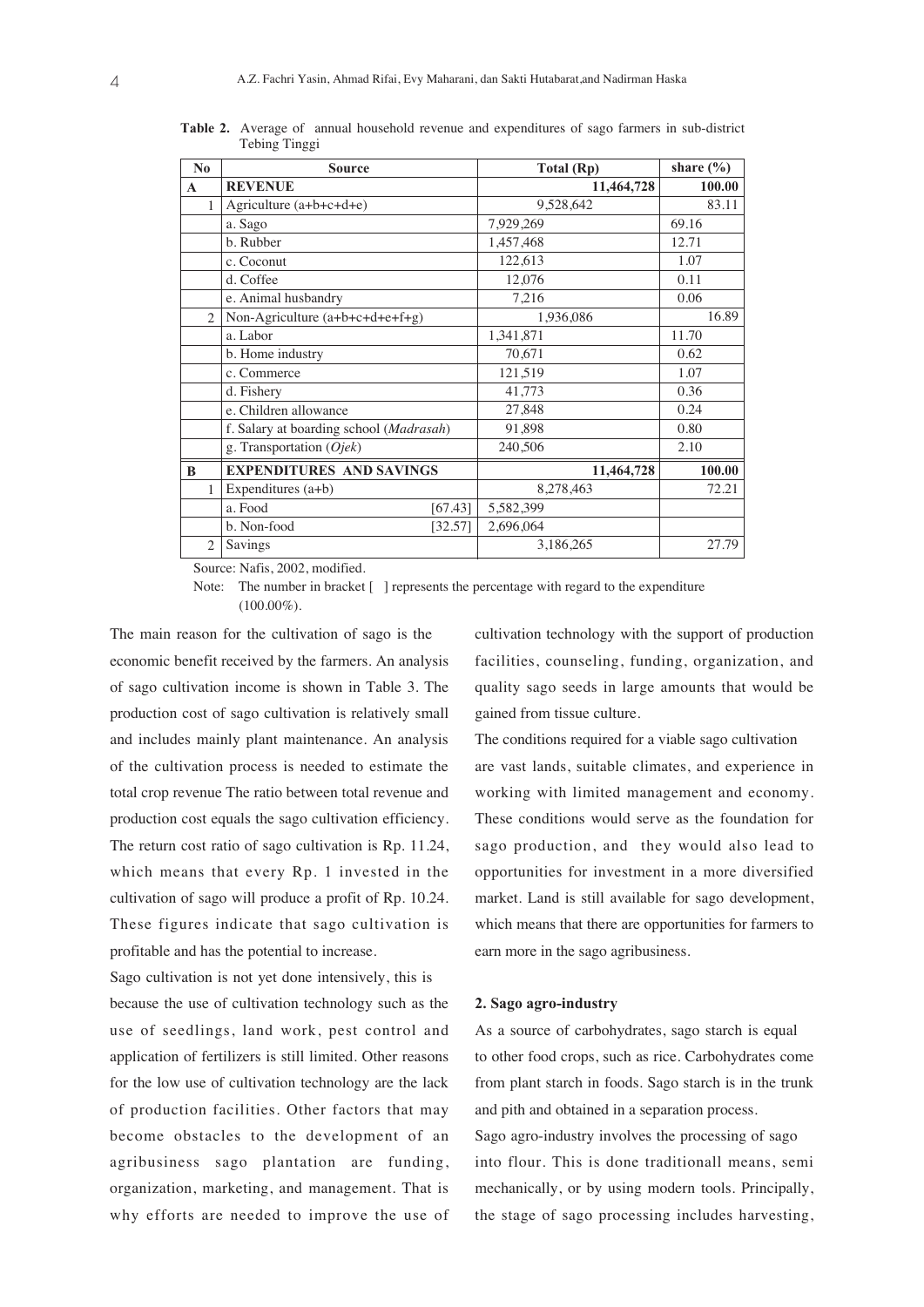rasping, filtering, sedimentation, drying, stirring, washing, sedimentation, drying, packaging, and storing.

To obtain starch from sago, a sago log, called *tual* in Indonesian, with an average length of 105 cm and 47 cm diameter, is used. From observation, 1,225 *tuals* would produce an average of 26,000 kg of clean sago starch. Each sago stand can produce an average of 10 *tuals*, so those logs come from about 123 sago plants, which requires 5 ha of farmland.

One of the problems of sago agro-industry is the selection of ready-harvest plants. It is not easy to search for and select a ready-harvest plant traditionally because of irregular planting times, planting distance, and poor maintenance. A readyharvest plant with a considerable amount of starch would normally be  $10 - 12$  years of age, and harvesting should be done just before flowering. When harvesting is done after a plant flowers, the plant's starch contents decline, and the plant dies. That is why the timing of harvest will greatly influence starch production.

#### ? **Sago trunk**

To retrieve fine quality sago starch, the harvested trunk has to be immediately transported to the processing plant. Transportation is still an obstacle in moving sago logs from the farmland to the processing plant. The *tuals* are usually transported through rivers by joining them together, forming rafts, and pulling them with powerboats.

#### ? **Supply of raw materials (***tual***)**

The base material for the small-scale sago-starch industry usually comes irregularly from stands that are not well kept and grow wildly on farmlands. Sagostarch agro-industry that owns their own plantation has a better-organized farm; as a result, the *tuals* needed for production can be predicted and obtained on a continuous basis.

#### ? **Process for the extraction of starch**

The first process of the sago-starch agro-industry is the peeling of the skin, which is done manually. The inside of the log is then rasped and grinded. Squeezing and filtering are the subsequent processes. The water is then run into sedimentation tubs. The process is usually done twice to obtain a clean sediment before the product is ready for consumption.

#### ? **Quality of starch**

The quality of sago starch is one of the main obstacles in the processing of Riau sago. The low quality of sago starch is related to the water quality used in the process. The processing site in Riau is located on peat land, where the water is brownish. That is why the quality of sago starch produced at these plants cannot fulfill the needs of large-scale downstream industries.

### ? **Waste problem**

The waste from starch production also needs serious attention because it has resulted in complaints from the community, especially, in the reduction of fish caught in the rivers. For large-scale sago-starch plants, there are ways to use the waste as feed for starch-drying boilers; however, for small-scale starch processing, the unprocessed waste is typically thrown into the river.

#### **3. Sago marketing**

Choosing a marketing line is based on the ease of entering the market or profitability, so producers can determine to whom their products should be sold. Good marketing practices are important, especially distribution. An efficient marketing line with a wider market reach would give consumers an alternative product. The sago product market structure from producers to consumers is shown in Figure 1. The picture shows that sago trees are sold to plant owners directly or through collectors. These business activities are implemented on the basis of a socialtraditional relationship. The output of a plant, i.e., sago starch, is sold to the food industry through wholesalers in Cirebon (Java Island), which is the only market center. The starch is used to produce noodles in the food industry, and the noodles are sold to consumers directly or through retailers.

There is the strong socio-economic imbalance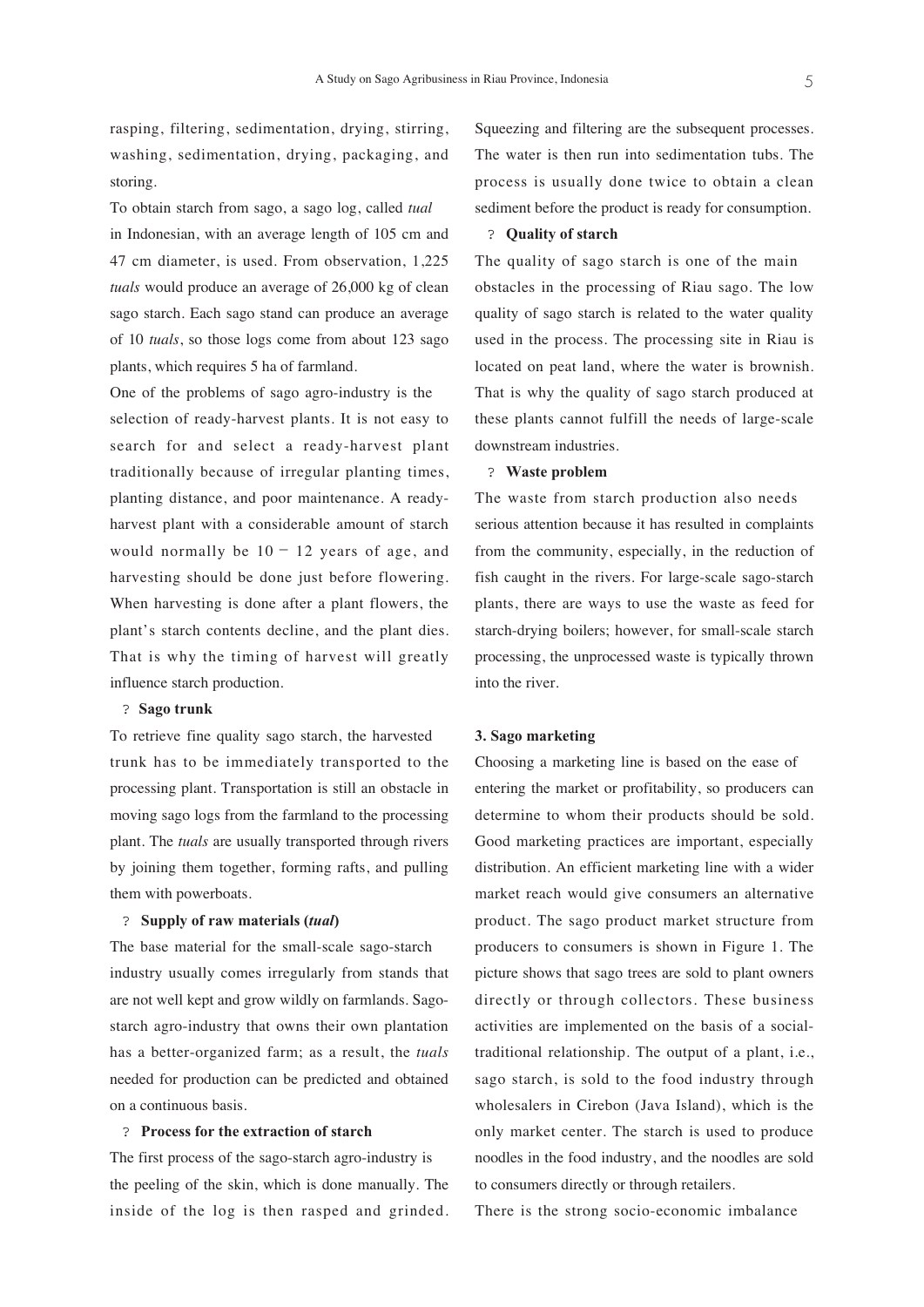

**Figure 1.** Market chain of sago log (tual) and starch of sago in Riau noodles;\* noodles and other products, such as chips, sago pearl, and biscuits.

between farmers with low income and plant owners. The farmers need to fulfill their immediate household needs and this affects their bargaining power in determining the selling price of their products. Many farmers depend on these well-funded plant owners.

Principally, there are two methods for payment.

One is cash, in which a number of harvest-ready trunks with a height of 9− 11 m (10 *tuals*/logs) are paid for directly. The other is a low-price advance payment, called "*ijon*" or "*pajak*," in which the harvest takes place 1 to 2 years later. When farmers invest in their stands in these manners, the harvest is done by the buyer or plant owner and then reported to the farmer. The second method has disadvantages since the selling price is lower than the selling price at harvest time.

Farmers with sago trunks harvest ready to be sold by cash payment is only 11.4% with selling price Rp. 70,000/trunks, 31.6% farmer sells with unripe sago trunks according to *ijon* method with harvest in 1-2 years later has the selling price Rp. 50,000 while 57% sago farmer sells their unripe sago trunks by *ijon* method with a price Rp. 30,000 and harvest in 2-4 years later.

The pricing of trunks and sago starch is done by estimating the purchase price that traders in Cirebon will pay. Fluctuations in the price of sago starch would determine the price paid for a log. The sago starch traders in Cirebon have more bargaining power than plant owners and farmers in Riau. This is because the profit is not distributed fairly and evenly. The weak bargaining power in the monopsony market resulted in a small percentage paid to sago owners. That is the reason why a stable, dynamic, and responsive market is needed to create a fair marketing system.

Sago-starch traders are generally Chinese and are members of the Harmonis Cooperative (strong elite sago entrepreneurs); the market is influenced by a cartel. This results in an insular trade with

small profits. That is the reason why a wider sagostarch market is needed to increase the share of the income that goes to the farmer.

In the marketing of sago, market information is needed to control the price so that the disadvantages reported above can be overcome. The large difference in the profit margin among farmers, plant owners, and starch traders is caused by the lack of access that farmers have to market information, which weakens their bargaining power (Nainggolan, 2000).

Small boats (called "*pompong*") are used to transport sago starch from the plant to the harbor; however, these boats can only travel over short distances. Dock crews at Selat Panjang harbor load the ships that transport the starch to Cirebon. During the loading, some weight is lost. This is caused by improper handling, the reduction of moisture content from the sago starch, and the difference between weighing tools used. The losses amount to 294 kg (1.14%) or Rp. 367,500.

Other costs in the marketing of sago include administration fees and a marketing commission of 4% of the price of the starch. Payment occurs seven days from the day the starches are received in Cirebon. In the marketing of the sago commodity, there is a need for an equal compensation to every party related in the activity (Mubyarto, 1995). The efficiency of sago starch marketing is 9.54% with the selling price of Rp. 1,250, as shown in Table 3. It means that for every 100 rupiah of sago (starch) sold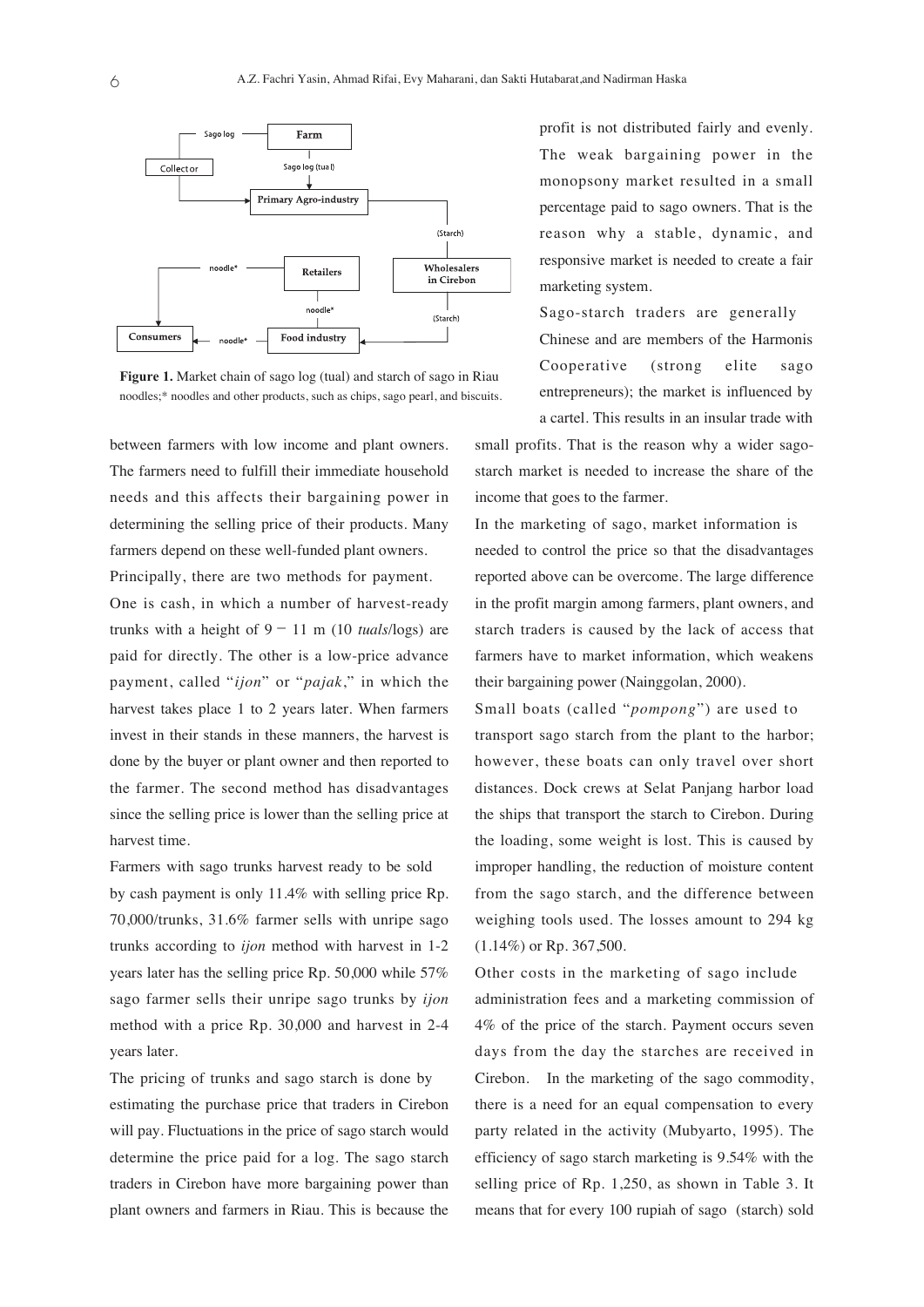| N <sub>0</sub> | <b>Description</b>                      | <b>Total</b> |       | Prive<br>(Rp/unit) | Cost/revenue (Rp) | Share $(\% )$ |  |  |  |
|----------------|-----------------------------------------|--------------|-------|--------------------|-------------------|---------------|--|--|--|
|                | <b>I. FARMING</b>                       |              |       |                    |                   |               |  |  |  |
| A              | Production costs                        |              |       |                    | 779,559           |               |  |  |  |
|                | 1. Production (tree)                    |              | 122.5 |                    |                   |               |  |  |  |
|                | 2. Price (Rp/tree)                      |              |       | 71,500             |                   |               |  |  |  |
| B              | Revenue, gross revenue (Rp)             |              |       |                    | 8,758,750         |               |  |  |  |
| $\mathcal{C}$  | Net revenue $(Rp)$                      |              |       |                    | 7,979,191         | [91.10]       |  |  |  |
| D              | Return cost ratio                       |              |       |                    | 11.24             |               |  |  |  |
|                | <b>II. AGRO-INDUSTRY OF STRACH</b>      |              |       |                    |                   |               |  |  |  |
|                | A Production and marketing cost $(1+2)$ |              |       |                    | 18,155,960        | 100.00        |  |  |  |
|                | 1. Production costs                     |              |       |                    | 15,090,660        | 83.12         |  |  |  |
|                | a. Purchasing/tual                      |              | 122.5 | 91,000.00          | 11,147,500        | 61.40         |  |  |  |
|                | b. Labor cost                           |              |       |                    | 2,082,890         | 11.47         |  |  |  |
|                | c. Processing cost of starch/tual       |              | 122.5 | 15,185.00          | 1,860,270         | 10.25         |  |  |  |
|                | 2. Marketing/transportation costs       |              |       |                    | 3,065,300         | 16.88         |  |  |  |
|                | a. Transport cost to port (kg)          | 26,000       |       | 6.54               | 170,000           | 0.94          |  |  |  |
|                | b. Cost at original port (kg)           |              |       |                    | 350,000           | 1.93          |  |  |  |
|                | i) Labor/handling cost (kg)             | 26,000       |       | 8.83               | 229,580           | 1.26          |  |  |  |
|                | ii) Enterprise fee                      | 26,000       |       | 3.75               | 97,500            | 0.54          |  |  |  |
|                | iii) Storage fee                        | 26,000       |       | 0.77               | 20,020            | 0.11          |  |  |  |
|                | iv) Other fees                          |              |       |                    | 2,900             | 0.02          |  |  |  |
|                | c. Transport cost to Cirebon            |              |       |                    | 1,260,000         | 6.94          |  |  |  |
|                | i) Shipping cost (kg)                   | 26,000       |       | 25.00              | 650,000           | 3.58          |  |  |  |
|                | ii) Money transfer fee                  |              |       |                    | 10,000            | 0.06          |  |  |  |
|                | iii) Handling cost at port (kg)         | 26,000       |       | 23.08              | 600,000           | 3.30          |  |  |  |
|                | d. Purchasing fee (4%)                  |              |       |                    | 1,285,300         | 7.08          |  |  |  |
| B              | <b>Sale</b>                             |              |       |                    |                   |               |  |  |  |
|                | 1. Gross weight (kg)                    | 26,000       |       |                    |                   |               |  |  |  |
|                | 2. Losses (kg)                          | 294          |       |                    |                   |               |  |  |  |
|                | 3. Net weight (kg)                      | 25,706       |       |                    |                   |               |  |  |  |
| $\mathbf C$    | Sale price (Rp/kg) at Cirebon           |              |       | 1,250.00           |                   |               |  |  |  |
| D              | Revenue                                 |              |       |                    |                   |               |  |  |  |
|                | 1. Gross revenue (Rp)                   |              |       |                    | 32,132,500        |               |  |  |  |
|                | 2. Net revenue (E-A)<br>[F:E]           |              |       |                    | 13,976,540        | [43.50]       |  |  |  |
| E              | 1.77<br><b>Return cost ratio TR/TC</b>  |              |       |                    |                   |               |  |  |  |
| F              | Added value (Rp/kg sago) NPJ-(NBB+NBP)  |              |       | 147.14             |                   |               |  |  |  |
| G              | Marketing efficiency (%)                |              |       | 9.54               |                   |               |  |  |  |

**Table 3.** Farming, agro-industry, and marketing analysis of starch to Cirebon based on 26,000 kg per production period

Note: 1 tree of sago = 10 *tual*; 1,225 *tual* = 26,000 kg starch; productivity = 21.22 kg starch/*tual*; Price of starch at Cirebon Rp. 1,250/kg; Value of sago per *tual* = Rp. 1,250 *x* 21.2 kg = Rp. 151,723; The number in brackets [ ] represents the percentage in regard to the gross revenue of starch.

to Cirebon, there is an Rp. 9.54 marketing cost. On the other side, the agro-industry of sago starch earned a 1.77 RCR (Return Cost Ratio). Sago starch product is marketed to Cirebon because it has higher market demand continuity compared to other areas or countries that have promising market prospects and potential. From the value of 26,000 kg sago starch, farmers can earn a profit of 91.10%, while the industry earns 43.50% with an added value of Rp. 147.14/kg sago [NPJ-(NBB-NBP)].

#### **Conclusion**

The cultivation of sago has not been managed intensively, and the implementation of technology, such as the use of selected plant materials, crop cultivation technology, and maintenance, is still poor. The sago starch industry is still operated semi mechanically and on a small scale; therefore, the production potential has not been fully realized. The marketing of sago pith is predominantly done